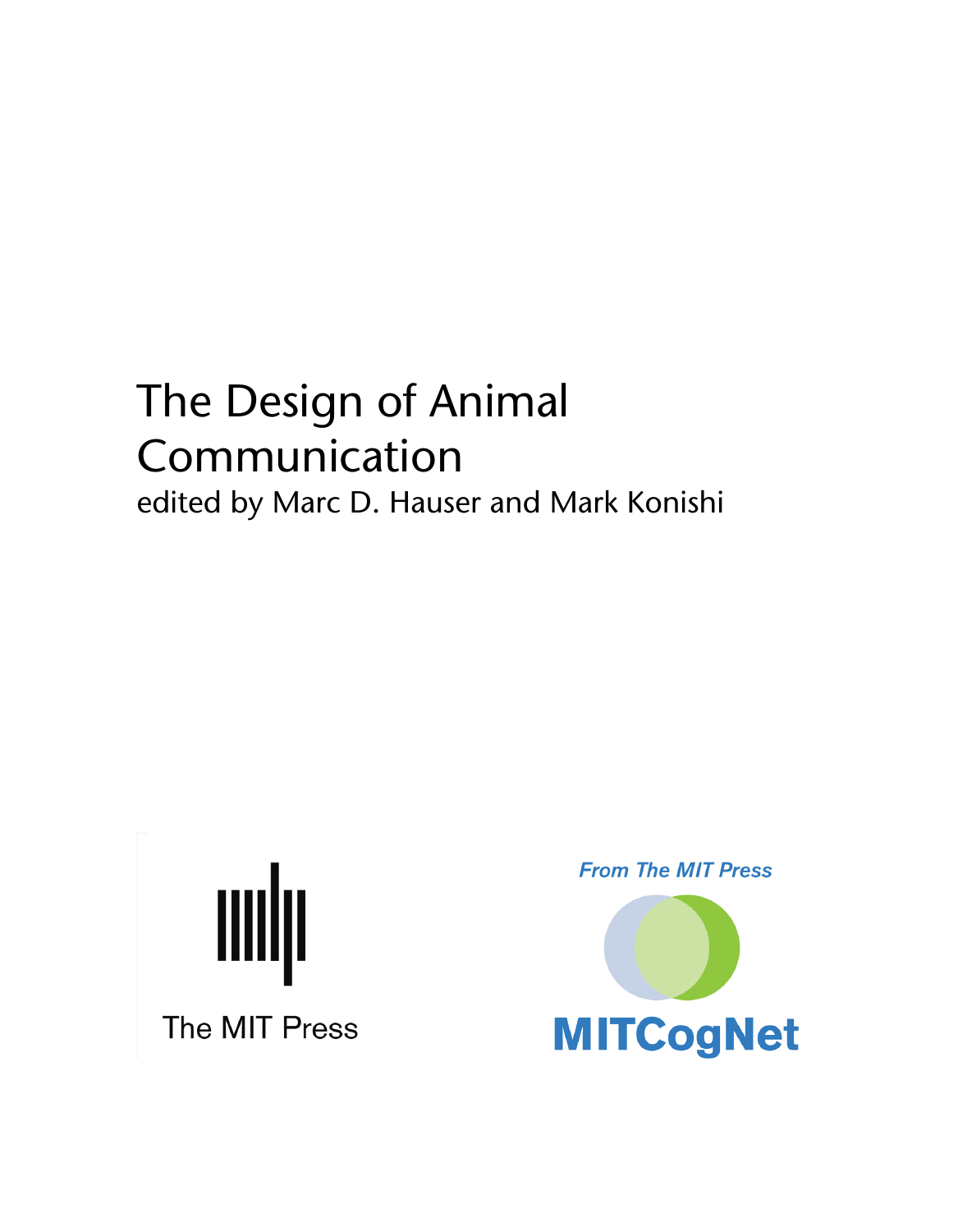© 1999 Massachusetts Institute of Technology

All rights reserved. No part of this book may be reproduced in any form by any electronic or mechanical means (including photocopying, recording, or information storage and retrieval) without permission in writing from the publisher.

This book was set in Times New Roman by Asco Typesetters, Hong Kong and was printed and bound in the United States of America.

Library of Congress Cataloging-in-Publication Data

The design of animal communication / edited by Marc D. Hauser and Mark Konishi. p. cm. "A Bradford book." Based on a symposium which took place on March 22 and 23, 1997 at the University of California Davis. Includes bibliographical references and index. ISBN 0-262-08277-2 (he : alk. paper) I. Animal communication-Congresses. I. Hauser, Marc D. II. Konishi, Mark. QL776.D47 1999 591.59—dc21 99-13959





**Hauser, \_Marc D.** ~nd **Konishi, Mark (Eds.)** *ll/ll/11111111*  **The Design of Animal Communication** 



CIP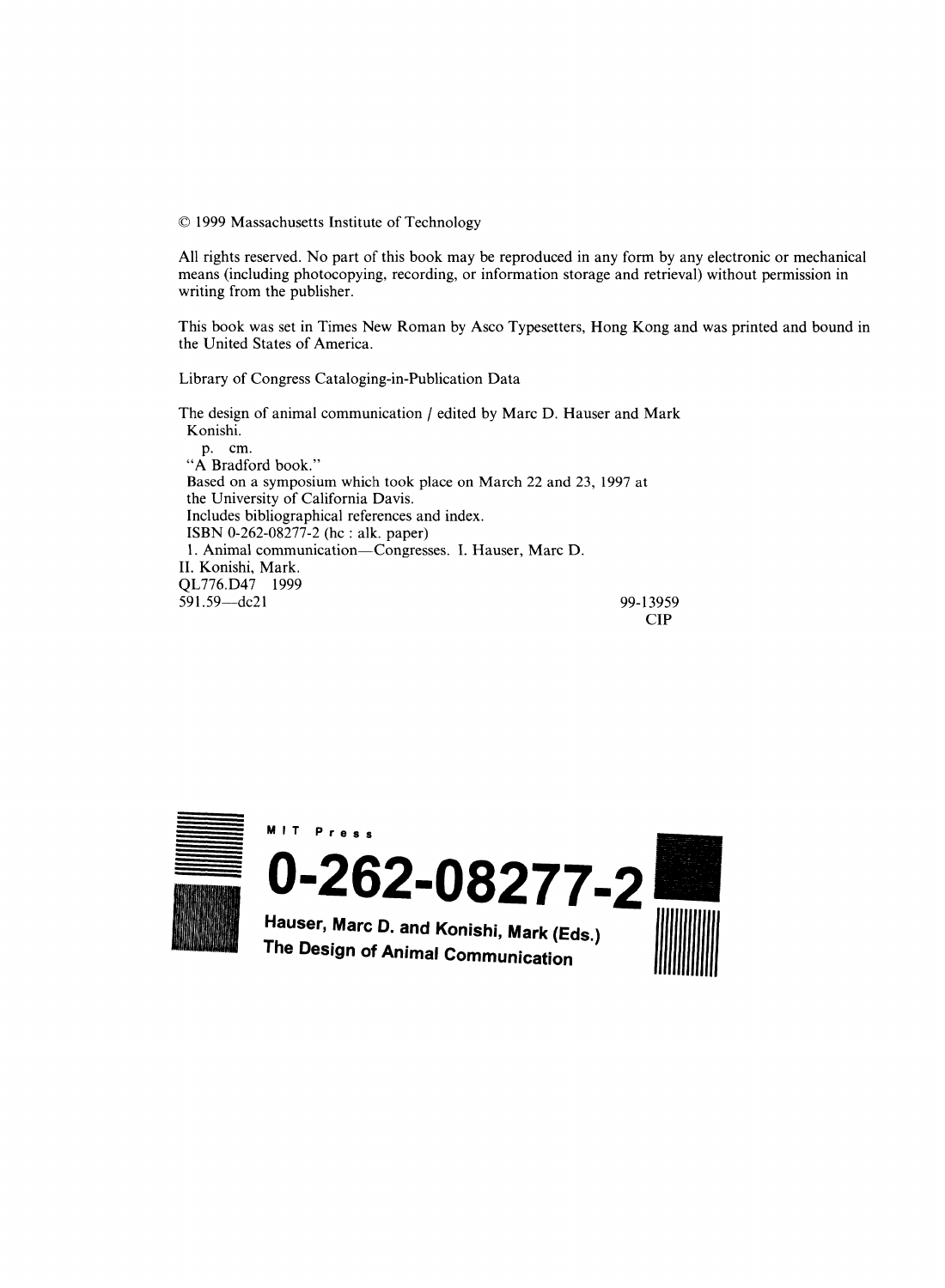## **I MECHANISMS OF COMMUNICATION**

## **Mark Konishi**

Animals use many different methods to produce communication signals even within a single sensory modality. For example, sounds may be produced by the passage of air through special organs as in the mammalian larynx and avian syrinx, by rubbing appendages against each other like insect legs and wings, and by striking objects in the environment as in woodpeckers.

Recording bodily movements or their products in naturally behaving animals has been the main method of studying how signal-producing organs work. For example, the spectral and temporal analyses of sound signals can reveal some of the properties of sound production as exemplified by the discovery of the simultaneous production of two different sounds by birds, which led to the two voice theory (Greenewalt 1968; Stein 1968). In the study of insects, fish, and frogs, this approach has progressed to the neuromuscular level. Chapter 1 by Kelley and Tobias is a good example of this approach (see also chapter 17 by Bass et al.). In the past, this level of analysis appeared unobtainable in songbirds despite extensive descriptive and developmental studies of birdsong. This situation has, however, changed dramatically in recent years. Use of an angioscope for inspecting the inside of human blood vessels allows viewing of the inside of the syrinx during phonation. This approach has revealed that the labia instead of the internal tympaniform membranes produce sounds (Goller and Larsen 1997). This finding radically changes the long-held view that these membranes are the source of sounds. Suthers reviews these and other deveopments in the study of avian phonation in chapter 2.

Of many issues, the relationships between respiration and vocalization are particularly interesting. Suthers and his associates succeeded in recording simultaneously song, air flow, and sounds in the trachea or bronchi, pressure in the air sac system, and electrical activities in abdominal and syringeal muscles. Their results have resolved some of the outstanding questions and hypotheses concerning the methods of breathing during song and also uncovered many interesting new facts. The twovoice theory is one of the hypotheses. Simultaneous recordings of air flow and sound in the left and right bronchi of catbirds, brown thrashers, canaries, and cowbirds show that birds do produce different sounds from the left and right halves of their syrinx. The two sides often generate different sounds either simultaneously or in sequence within a syllable. The timing relationships between the two sides are particularly interesting. Birds can close one side while singing with the other side, and they can rapidly switch from one side to the other between syllables and within a syllable (Suthers 1990). This dynamic control of respiration during song suggests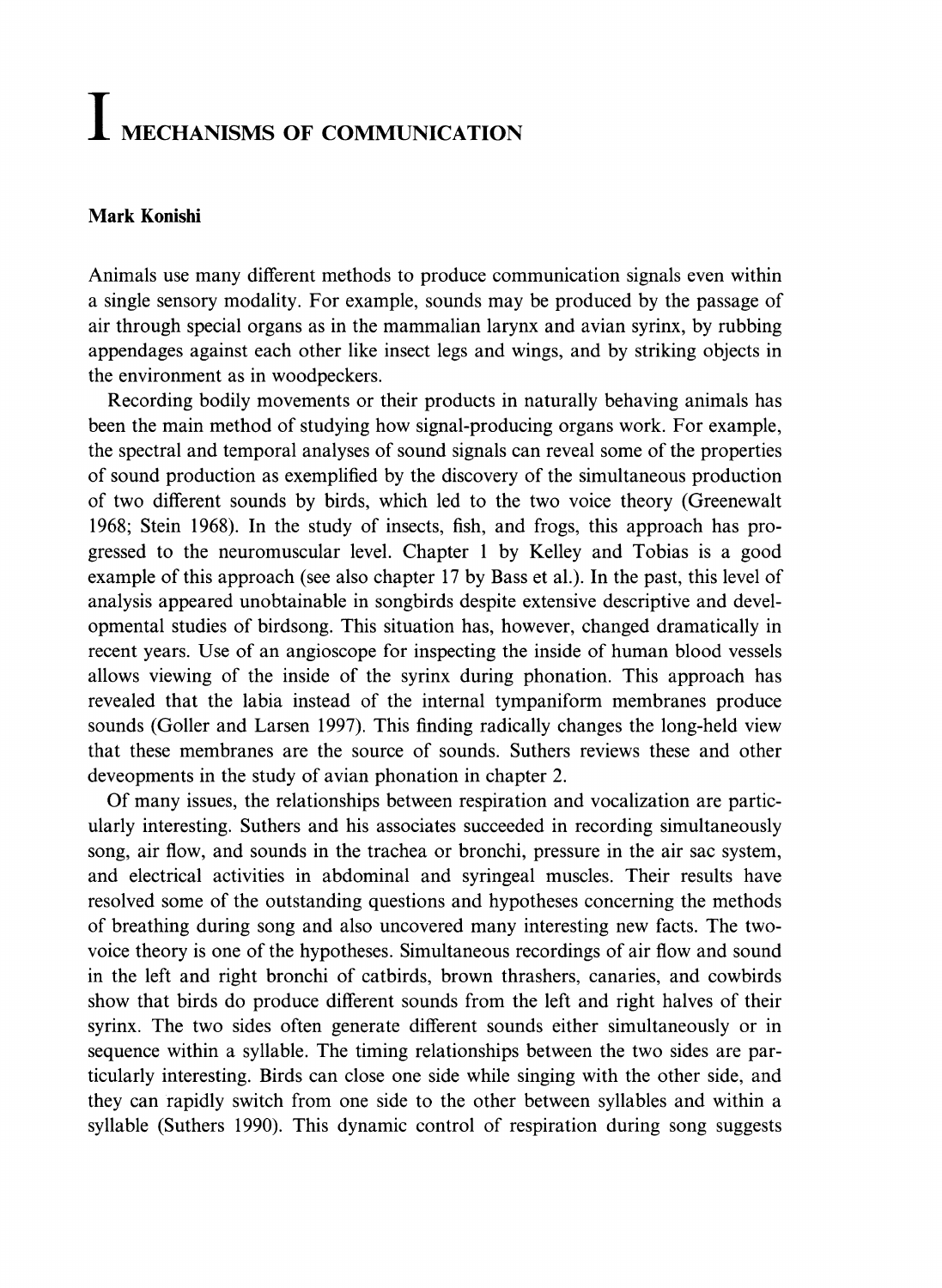that the vocal system sends control signals to the respiratory system. The anatomical bases for this control involve neural pathways from the forebrain song-control circuit to the hindbrain respiratory center (review in Wild 1997).

Lateralization is another important phenomenon for which physiological evidence has become available. In Wasserschlaeger canaries, cutting the left syringeal nerve or lesioning the left nucleus HVC causes the disappearance of a majority of song syllables (Nottebohm and Nottebohm 1976; Nottebhom et al. 1976). This finding led Nottebohm to the hypothesis that there is hemispheric lateralization in song production as in human speech. Air flow and sound recording does show that a majority of syllables are produced by the left side. However, examination of the brain areas that control song production shows no size differences between the hemispheres, whereas the left half of the syrinx is much larger than the right half. Suthers and his coworker found that while a bird is singing with the left side, the dorsal syringeal muscles contract to stop the air flow in the right side (Goller and Suthers 1995). Since other muscles are active on both sides, the difference is not reflected in the size of the song nuclei.

The "mini breath" theory is yet another hypothesis that has been confirmed. Calder (1970) used behavioral methods to show that canaries take a short breath before each song syllable when they are singing fast. Air flow and pressure measurements clearly showed the validity of this interpretation. Suthers and his coworker further demonstrated that canaries produce fast-song syllables without inspiring between the syllables (Hartley and Suthers 1989). They can sing using the air stored in the air sac system. This finding is important for understanding the evolution of vocal signals in birds. It is safe to assume that vocalization evolved from respiration. The question then is how the vocal system was "emancipated" from the constraints of the respiratory rhythm. The air sac system working as a bellow partly frees the vocal system from these limitations.

Only a few years ago we knew more about the brain mechanisms of birdsong than about its syringeal mechanisms. Now, we have many interesting findings about the syrinx, some of which need to be explained in terms of central mechanisms. The discovery of the song control system by Nottebohm and his associates in 1976 marked a new era in birdsong research. It brought birdsong research into the realm of neuroscience. Few vertebrate neural systems with known function are so discrete as the song system. This property allows the investigator to compare the song system between different species, sexes, ages, seasons, and normal and experimentally manipulated individuals. All these comparisons have yielded exciting results including the absence of the forebrain song nuclei in suboscine birds, the rudimentary state of the forebrain song nuclei in the female of species in which only the male sing,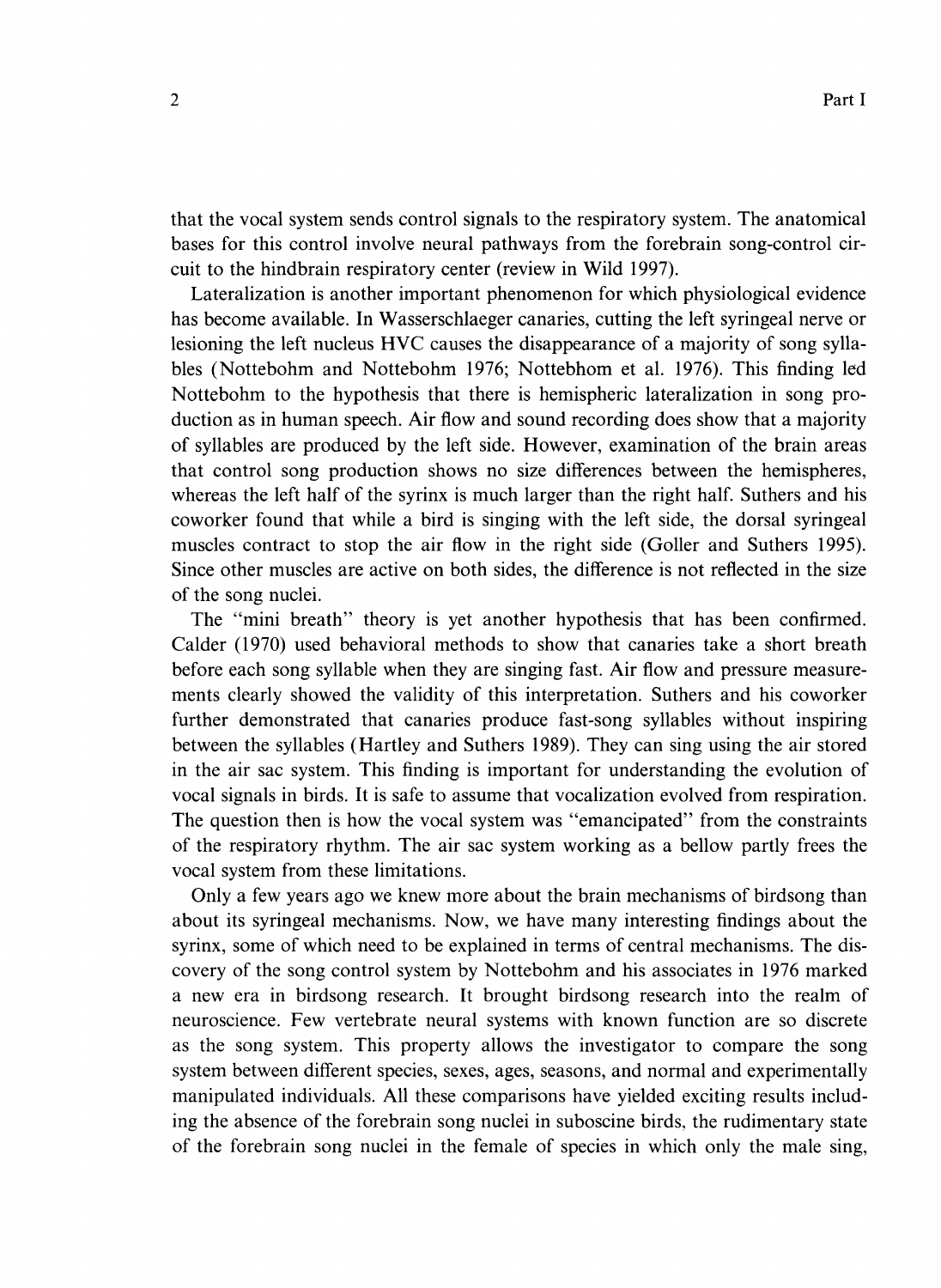developmental and seasonal changes in song nuclei, and growth and differentiation of forebrain song nuclei by hormonal manipulation. Finer analyses of song nuclei have also produced surprising results such as the migration of new neurons into forebrain song nuclei in the adult brain, formation of new synapses in response to testosterone in the adult brain, and the expression of early immediate genes that is correlated with song behavior. Nottebohm (chapter 3) and Ball (chapter 8) provide extensive discussions of these topics.

One aspect of the song system that has received much attention is its role in song imitation. The forebrain part of the system including HVC, RA, X, and LMAN occurs only in oscine songbirds (which can imitate song) and is absent in suboscine songbirds (which sing but do not imitate song). Oscines include such birds as canaries, finches, and sparrows, whereas suboscines include flycatchers and many South American passerines. This observation led Nottebohm (1980) to suggest that the forebrain song nuclei evolved to accommodate song learning (cf. Kroodsma and Konishi 1991). If this theory is true, this example is the only case in which conspicuous differences in the brain are correlated with the ability and inability to learn. Thus the song system is a good model for the study of learning. Some of the changes in the song system mentioned in the preceding paragraph are likely to be involved in song imitation, although ultimately one has to discriminate between maturational and renewal processes, and those that are essential for song imitation. In chapter 3, Nottebohm discusses the significance of anatomical and physiological changes with reference to the critical period of song learning (see also chapter 12).

The discovery of seasonal changes and the effects of sex hormones made the song system a very attractive subject for neuroendocrinological research. In chapter 8, Ball reviews recent advances in this field. In addition to endogenous circannual rhythm, photoperiod plays an important role in avian reproductive behavior of which song is a component. Long spring days following short winter days stimulate the secretion of gonadotropine-releasing hormone from the hypothalamus, gonadtropines from the pituitary, and eventually sex steroids from the gonads. Measurement of testosterone in wild songbirds shows a strong correlation between hormone levels and different phases of the reproductive cycle including singing. Since an increase in testosterone is known to induce the growth of song nuclei, long days should have the same effects. Indeed, relatively short exposure, such as one week, to long days increases the volume of some of the song nuclei. This growth may involve an increase in cell number, growth of dendrites, somata, and intercellular distance. Ball carefully analyzes the existing results to determine which of these events really occur. The action of a single hormone on the song system is, however, by no means simple. For example, growth and regression in the song system can occur without changes in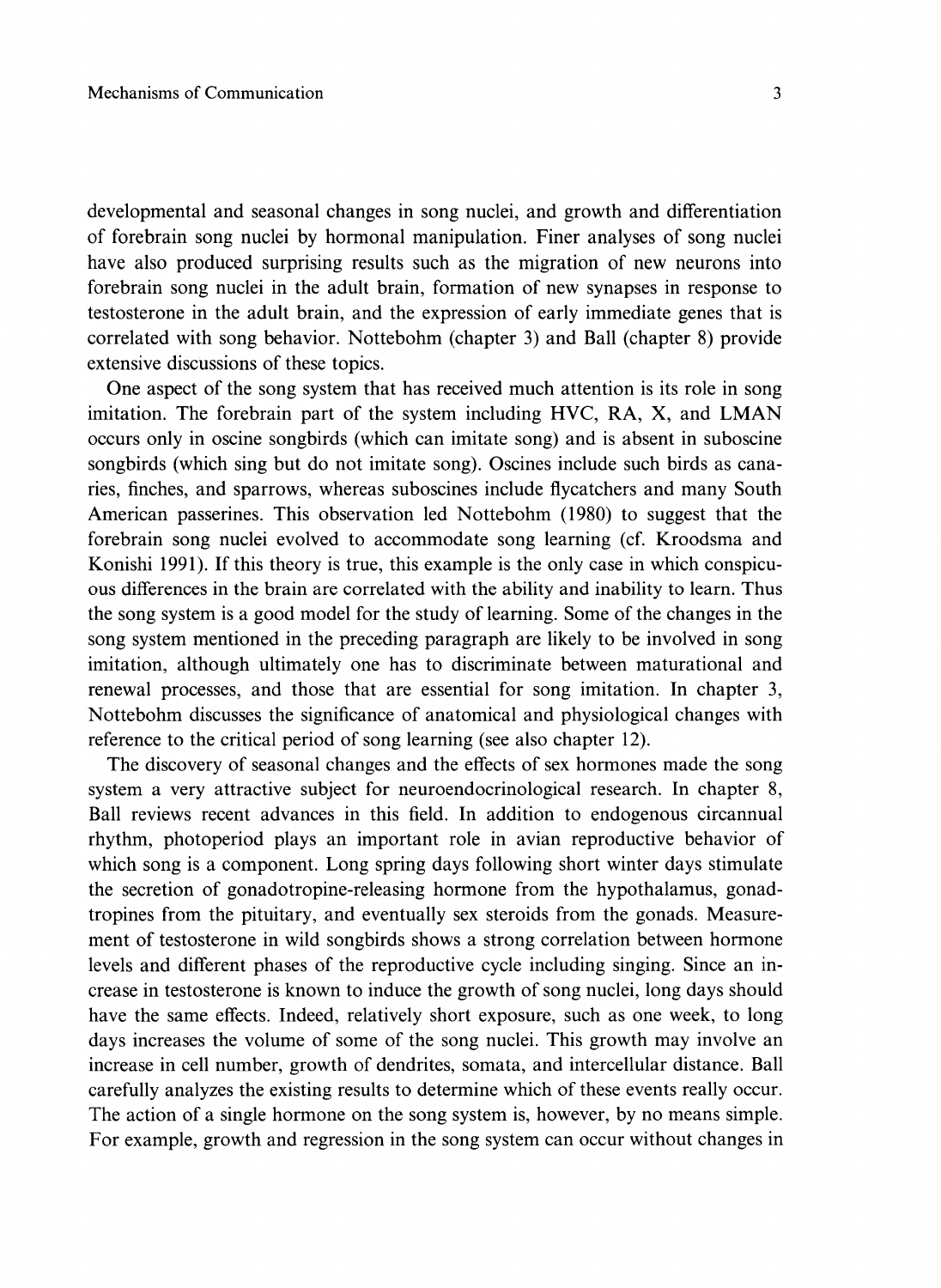testosterone titre. Some of the song nuclei grow in response to testosterone in the absence of steroid receptor containing cells. This is because cells with steroid receptors influence the growth of other cells by transsynaptic action.

The discovery of gender difference and plasticity in the adult avian brain surprised everyone and stimulated new efforts to look for the same phenomena in other animals, particularly laboratory mammals. Both neurogenesis and seasonal changes in the adult brain were subsequently found in mammals (Gaulin and FitzGerald 1986; Louis and Alvarez-Buyalla 1994; Jacobs and Spencer 1994). Large gender differences were also found in the brain and spinal cord of laboratory mammals (review in Breedlove 1993). Wherever there are innate gender differences in behavior, there are gender differences in the nervous system. Kelley and Tobias review their work on the African clawed frog *Xenopus laevis,* whose males and females produce different calls. Both the vocal organ and the neural circuits for vocal control are different between the sexes in terms of cell number, biochemical properties, and connectivity. One of the most interesting findings discussed in this chapter is the fact that sex differences in the larynx and its muscles can explain why males and females produce different calls. The male larynx is equipped with fast-twitch muscles to produce fast trills, whereas the female larynx is controlled by slow-twitch muscles to accommodate only slow clicks. During development the laryngeal muscles change from slow to fast type in the male under the influence of androgen. However, this conversion does not occur in other muscles of the body. This difference is due to a special gene that is expressed in the laryngeal muscles. The synapses between the motor neurons for these muscles are also different in the sexes. Male synapses have a property suitable for producing male-specific amplitude-modulated trills. The sex difference in laryngeal synapses emerges during ontogeny. Here male synapses retain the juvenile state, whereas female synapses undergo changes in response to estrogen. This body of work constitutes the most thoroughly studied example of sexual differentiation of signaling behavior and its neural substrates.

The methods of signal detection match the diversity of signal production. For example, relevant auditory signals may be detected by the resonant property of peripheral sensors as in the antennae of mosquitoes (Roth et al. 1966), by specialized segments of the basilar membrane as in certain bats (Suga et al. 1975), and by higher-order neurons as in space-specific neurons of barn owls (Konishi 1995).

Mechanistic studies can be carried out on several different levels. Behavior is the first level at which signal detection can be analyzed. For example, in his classic work, von Frisch showed how honey bees communicate through dance the direction and distance of food sources. The "waggle run" part of waggle dances indicates the direction of a food source relative to the sun. Bees can communicate this informa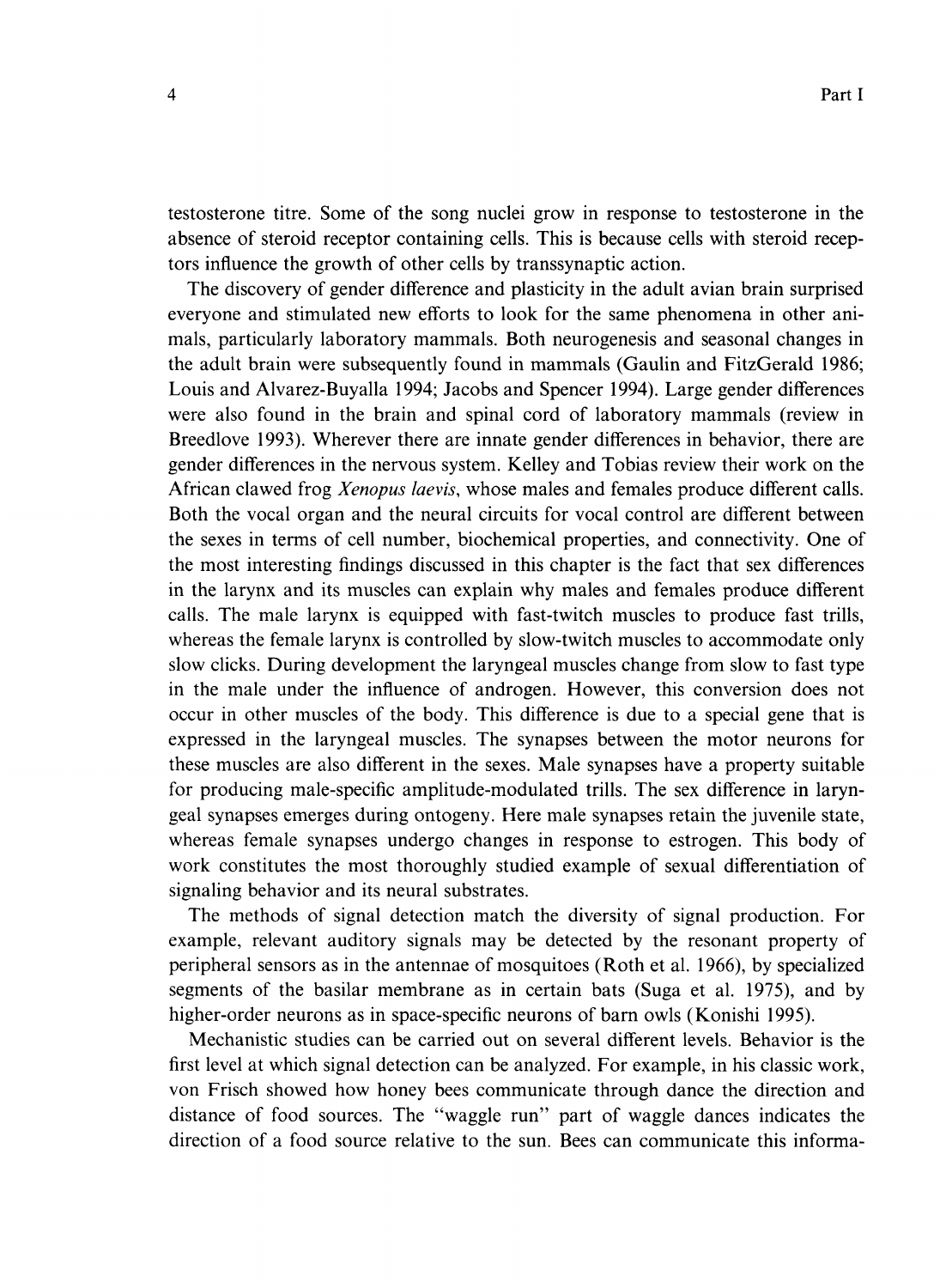tion by dancing on a vertical surface of their hive in total darkness. In chapter 4, Michelsen addresses the problem of how new recruits extract this information from the dancing bee. Recruits may derive it from the vibration of the comb by the dancing bee or from touching this individual. These methods do not seem likely. Michelsen casts doubt on even his own theory in which rhythmic airflows created by wing movements are supposed to provide the information. If one could manipulate either dancers or new recruits, one could analyze the dance language; therefore, it had been a dream to build a robotic bee. Most models had failed until Michelsen designed and built one. Studies of this robotic bee showed once again that bees need not use odors to locate food sources (cf. Gould 1975). The robotic bee also allowed the investigator to manipulate different components of dances, such as the direction and duration of waggle runs and sounds produced by the wings. The results confirmed the original hypothesis that the direction and duration of waggle runs encode the direction and distance of food sources, respectively. However, the direction of simple runs with sounds was also interpreted to indicate the direction of food sources. Thus bee dances appear to contain coding redundancy. This is an exciting first step in elucidating how new recruits read the codes contained in the dance language.

To communicate one's emotional states to other individuals is perhaps the oldest function of animal communication. Following on the footsteps of Darwin's major treatise on this topic, ethologists have studied the communicative function of facial and bodily expressions. The elaborate ethograms showing expression of threat and fear in wolves and cats are well known (Schenkel 1947; Leyhausen 1956). The recent advent of brain-imaging techniques has made it possible to correlate human sensory perception with the brain areas involved. Adolph reviews work on people whose amygdala is bilaterally lesioned for various reasons. These people fail to recognize facial expressions showing fear, although they have no problem in discriminating between individuals by face. The study of people with lesions in specific areas is likely to yield much information about the functional organization of the human brain. There are, however, constraints on this approach. One of them is the impracticality of single neuron recording in the human brain, although there have been a number of cases in which single neurons were recorded in patients during preoperative explorations. In fact, some studies show that the human amygdala contains neurons selective for faces expressing fear (see chapter 6).

It would seem naive to expect to find neurons selective for faces, because these stimuli could be encoded by ensembles of neurons in which each member is not specialized for any stimuli. Encoding of complex stimuli by single neurons appears to be the dominant method at least in the visual and auditory systems (see chapter 12). However, the reader must first understand how selectivity for such complex stimuli is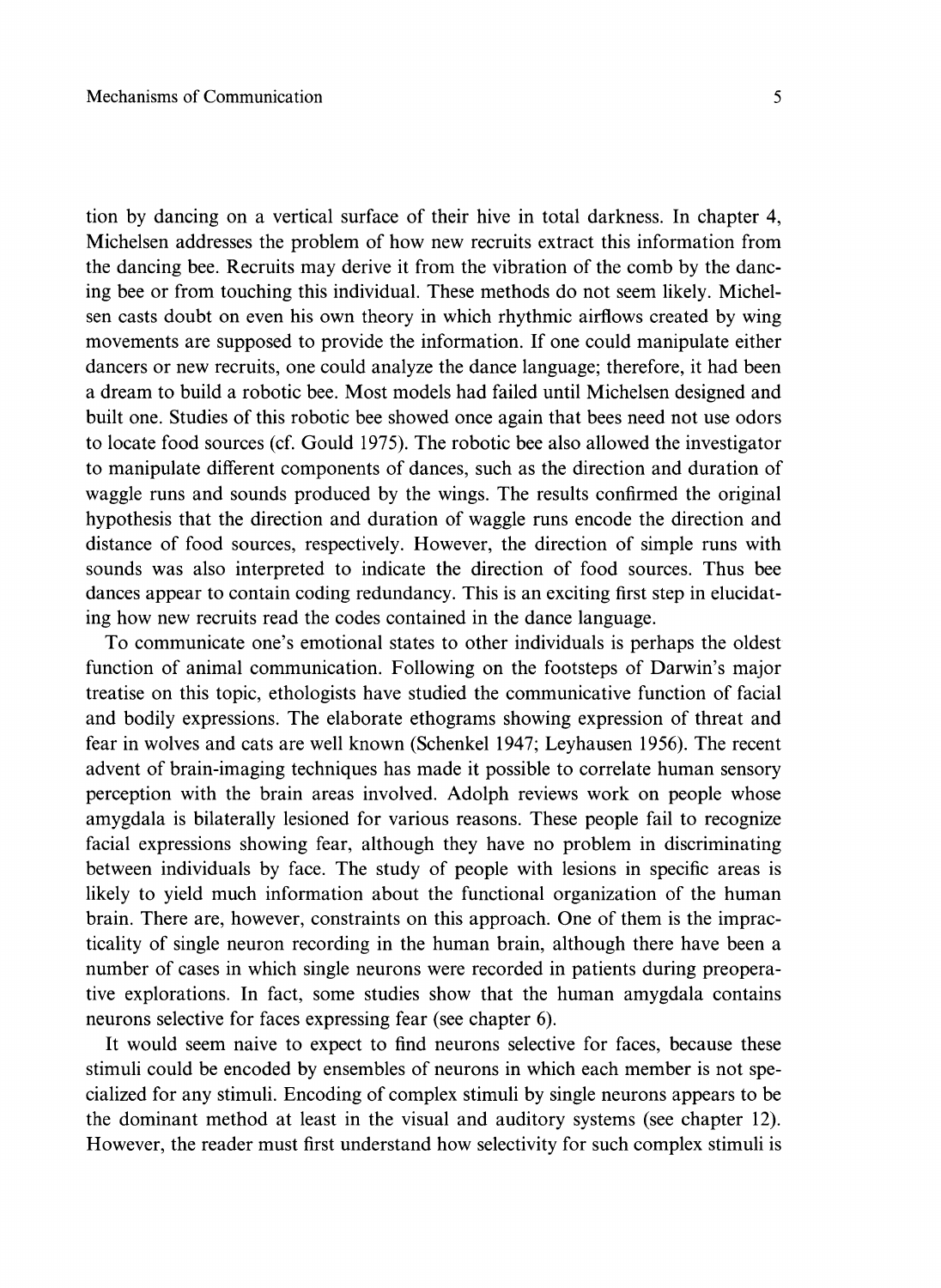created. These sensory systems use parallel pathways to process different components of the stimulus. The codes for complex stimuli are then synthesized by collecting processed information from all parallel pathways. These "complex" neurons, therefore, represent the results of all processes that take place in the pathways leading to them. Since these pathways are designed to process biologically relevant stimuli, it is not surprising to find neurons selective for these stimuli at nodal loci of the entire network. The temporal cortex of the macaque monkey contains neurons selective for facial expressions and bodily movements. This makes sense, because facial expressions and bodily movements are biologically important signals in the social life of primates, as Perrett points out in chapter 6.

The biological relevance of stimuli is the most important prerequisite for sensory physiology. To show or infer biological relevance is relatively easy in animals that are adapted for extreme lifestyles such as hunting in the dark. Since bats navigate and hunt by echolocation, processing sonar signals must be important for them. This simple logic has led Suga and his associates to the fruitful exploration of the auditory cortex of bats (Suga 1992). In moustached bats, they charted the auditory cortex according to the stimulus selectivity of neurons. This map is now well known. However, auditory signaling in bats is not restricted to echolocation, as many species, including the moustached bat, have a substantial repertoire of social calls. How are these signals represented in the brain? Are there separate brain areas for echolocation and communication? Kanwal reviews the results of preliminary work to answer these questions. Two of the areas in the sonar map contain neurons that respond well to some of the calls. Some of these neurons are selective for a specific call or a class of calls, either because these calls contain an appropriate combination of excitatory and inhibitory frequencies or because they contain particular temporal patterns or both. These findings raise important questions as to how the bat interprets the response of these neurons, because they appear to represent both sonar and social signals.

Social relationships influence many aspects of communication. The nature of this influence and what mediates it have mostly been studied in laboratory settings and captive animals. For example, the effects of serotonin in establishing and maintaining social hierarchy have been extensively studied in captive animals including crayfish, lobsters, and monkeys (Raleigh et al. 1991; Edwards and Kravitz 1997). Wingfield and his associates (chapter 9) have made heroic and successful efforts to dissect the relationships between the sex hormones and the reproductive behavior of wild songbirds. One of the most interesting findings is the effects of behavior on the serum concentration of testosterone. The testosterone titre of territorial males rises when old neighbors are replaced by new ones and when their mates show precop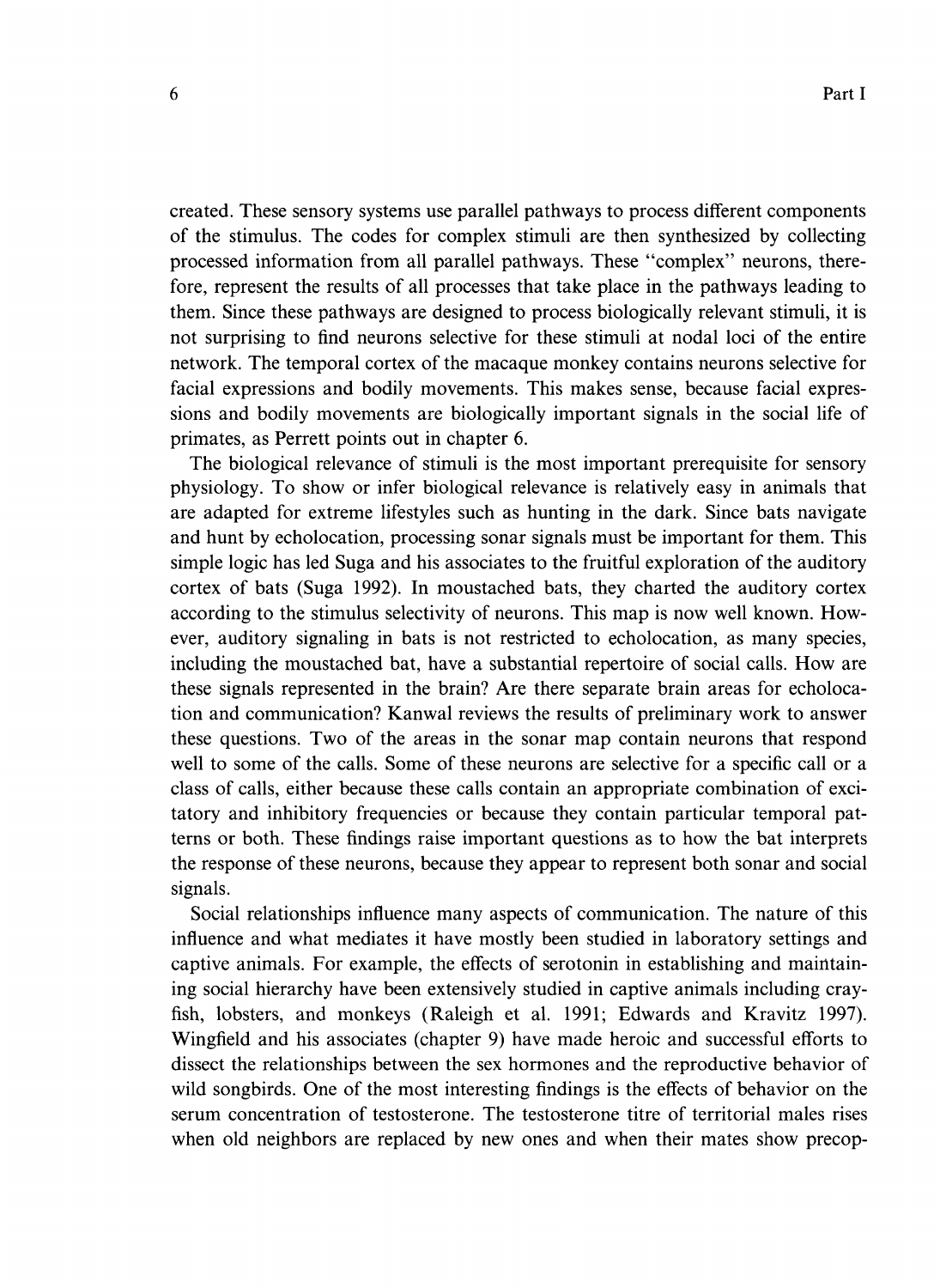ulatory soliciting behavior in response to injection of estrogen. This rise in testoster-· one titre occurs even when it is normally low, as during the care of nestlings. These and other findings indicate that the interactions between the endocrine and behavioral control systems change dynamically in different stages of the life cycle and that communication plays an important role in these regulatory mechanisms.

## **References**

Breedlove, S. M. (1993) Sexual differentiation of the brain and behavior. In *Behavioral Endocrinology,* ed. by B. Becker, S. M. Breedlove, and D. Crews, pp. 39-70. Cambridge, MA: MIT Press.

Calder, W. A. (1970) Respiration during song in the canary *(Serinus canaria). Comp. Biochem. Physiol.*  32:251-258.

Edwards, D. H. and Kravitz, E. A. (1997) Serotonin, social-status, and aggression. *Cur. Op. Neuro.*  7:812-819.

Gaulin, S. J.C. and FitzGerald, R. W. (1986) Sex differences in spatial ability: An evolutionary hypothesis and test. *Am. Nat.* 127:74-88.

Goller, F. and Larsen, 0. N. (1997) A New mechanism of sound generation in songbirds. *Proc. Natl. Acad. Sci. USA* 94:1487-1491.

Goller, F. and Suthers, R. A. (1995) Implications for laterization of birdsong from unilateral gating of bilateral motor patterns. *Nature* 373:63-66.

Gould, J. L. (1975) Honey bee recruitment. *Science* 189:685-693.

Greenewalt, C.H. (1968) *Bird Song: Acoustics and Physiology.* Washington D.C.: Smithsonian Inst. Press.

Hartley, R. S. and Suthers, R. A. (1989) Airflow and pressure during canary song: Evidence for minibreaths. *J. Comp. Physiol.* A 165:15-26

Jacobs, L. F. and Spencer, W. D. (1994) Natural space-use patterns and hippocampal size in kangaroo rats. *Brain, Behav., Evol.* 44:125-132.

Konishi, M. (1995) Neural mechanisms of auditory image formation. In *The Cognitive Neurosciences,* ed. M. S. Gazzaniga, pp. 269-277. Cambridge, MA: MIT Press.

Kroodsma, E. D. and Konishi, M. (1991) A Suboscine bird (eastern phoebe, Sayornis phoebe) develops normal song without auditory feedback. *Anim. Behav.* 42:477-487.

Leyhausen, P. (1956) Das Verhalten der Katzen (Felidae). *Handbuch Zoo/.* Vol. 8, 10 (21):1-34.

Louis, C. and Alvarez-Buyalla, A. (1994) Long distance neuronal migration in the adult mammalian brain. *Science* 264:1145-1148.

Nottebohm, F. (1980) Brain pathways for vocal learning in birds: A Review of the first ten years. *Prag. Psychobiol. Physiol. Psycho!.* 9:85-124.

Nottebohm, F. and Nottebohm, M. E. (1976) Left hypoglossal dominance in the control of canary amd white-crowned sparrow song. J. *Comp. Physiol.* 108:171-192.

Nottebohm, F., Stockes, T. M., and Leonard, C. M. (1976) Central control of song in the canary, *Serinus canarius.* J. *Comp. Neurol.* 165:457-486.

Raleigh, M. J., Mcquire, M. T., Brammer, G. L., Pollack, D. B., and Yuwiler, A. (1991) Serotonergic mechanisms promote dominance acquisition in adult male vervet monkeys. *Brain Res.* 559:181-190.

Roth, M. L., Roth, M., and Eisner, T. E. (1966) The Allure of the female mosquito. *Natural History*  75:27-31.

Schenkel, R. (1947) Ausdruckstudien an Woelfen. *Behaviour* 1:81-129.